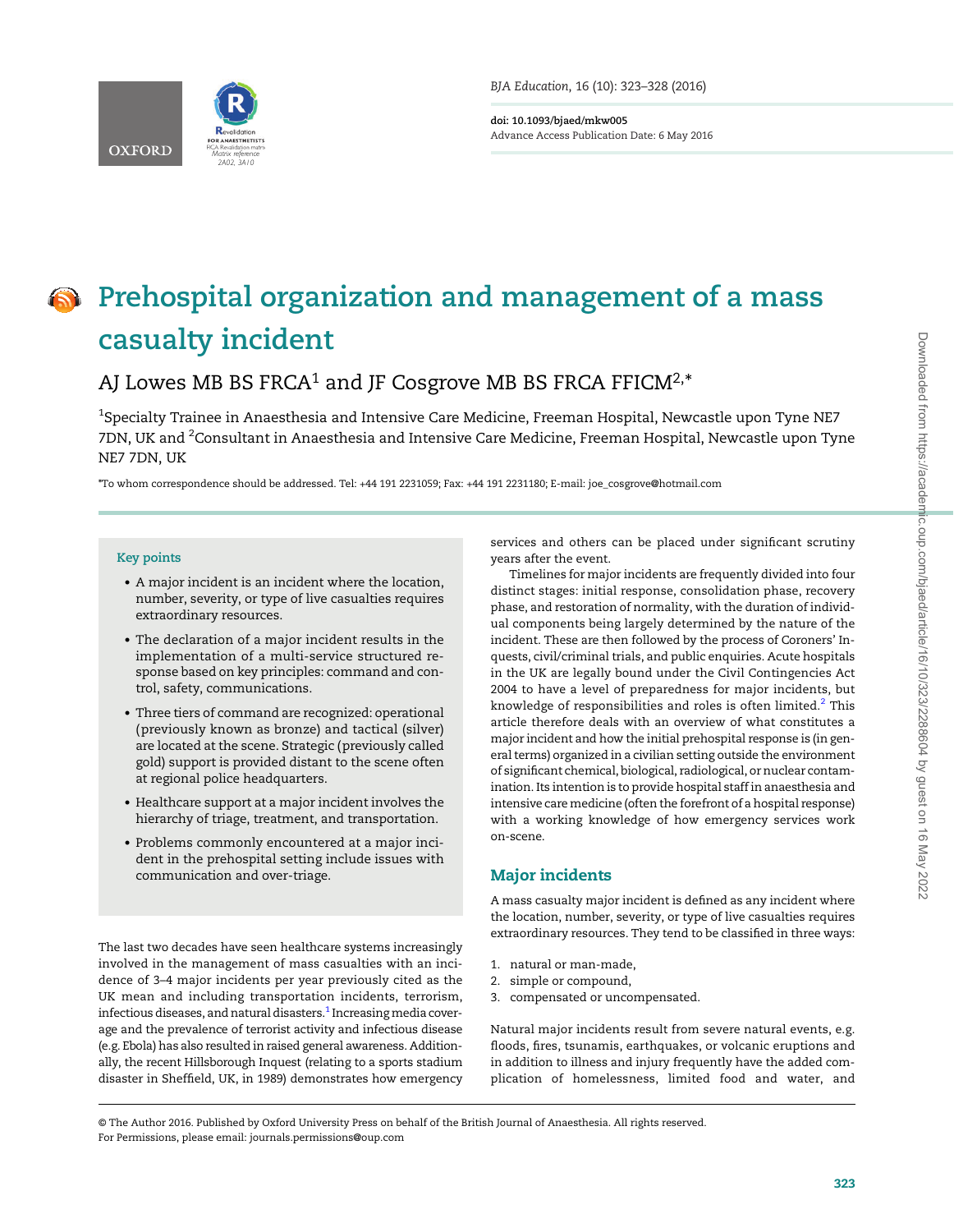vulnerability to infectious diseases. Man-made incidents occur whenever large groups of people are in close proximity (e.g. work, travel, leisure) and cover incidents involving transport (most common), industry, mass gatherings (defined by convention as a crowd in excess of 1000), and terrorism.

The complexity of incidents is described using the terms simple, compound, compensated, and uncompensated. A simple incident describes a major incident where infrastructure remains intact; a compound incident involves damage to infrastructure, e.g. transportation, lines/methods of communication, health services, etc. Compensated major incidents include those where 'the load is less than the extraordinary capacity', i.e. live casualties can be dealt with by mobilizing additional resources. In uncompensated incidents (frequently associated with natural disasters), the load placed on services exceeds even an 'extraordinary' capacity whereby the additional mobilization of medical resources through major incident plans are unable to cope with the number of casualties. Within high-income/high-resource countries, the majority of major incidents encountered by health services are simple, man-made, and compensated. Recent exceptions include Hurricane Katrina in New Orleans, the Chilean Earthquake, and the Japanese Tsunami.

# Declaration of a major incident

Any member of the emergency services can declare a major incident using the METHANE mnemonic (Fig. 1) if they consider criteria within the above definition have been met, noting that a major incident for one emergency service does not automatically constitute a collective major incident. If doubt exists, personnel (and hospitals) can be placed on stand-by.

# Response to a major incident

When a major incident is declared, emergency services and other providers have a designated set of priorities that are intended to be life-saving and enable a rapid restoration of normality in the aftermath of the event. Interventions are applied at the scene

(operational and tactical) and beyond (strategic) at a designated location distant to the event (gold command). In summary, initial priorities are to save life, relieve suffering, and prevent escalation of the incident followed by protection of the environment, preservation of infrastructure, and property with a subsequent restoration of normality and facilitation of enquiries.

The process has previously been summarized in the MIMMS (Major Incident Medical Management and Support) system and in the UK is now described via JESIP (Joint Emergency Services Intra-operability Programme) via the acronym CSCATTT (Fig. [2](#page-2-0))

#### Command and control

Initial emergency vehicles leave their blue lights on as the focus for an incident control point and personnel begin an initial assessment. Subsequent vehicles extinguish their lights and a predetermined command structure is then established within each emergency service: operational (bronze), tactical (silver), and strategic (gold). Commanders at the scene are described as operational commanders and the healthcare response is led by a medical and ambulance commander. One service (usually the police in the UK) assumes overall responsibility.

Two main cordons are established to ensure safety and security at the scene and support movement to and from the incident. An inner cordon covers the incident site, enclosing the operational zone and has restricted access under fire/police control. An outer cordon is physically established by the police to prevent unauthorized access to areas used by the emergency services.

With respect to zones of command, operational commanders work at the site of the incident and support personnel within that area. Depending on the nature of the incident, there may be multiple operational areas each requiring its own commander, e.g. multiple train carriages. Tactical command is usually enclosed by the outer cordon and under the responsibility of the service commanders. They co-locate at the command vehicle (JESCC or Joint Emergency Services Control Centre) where they plan and co-ordinate the response to the incident for each service and direct resource to the bronze zone as information

- M: My call-sign/ Major Incident Declared
- E: Exact location of the incident
- T: Type of incident with brief details re vehicles, buildings etc.
- H: Hazards present and potential
- A: Access routes to the incident and potential rendezvous points (RVPs)
- N: Approximate Number and nature of casualties
- E: Emergency services: present and those required including specialist input e.g. Air

Ambulance, MERIT teams

Fig 1 The METHANE mnemonic.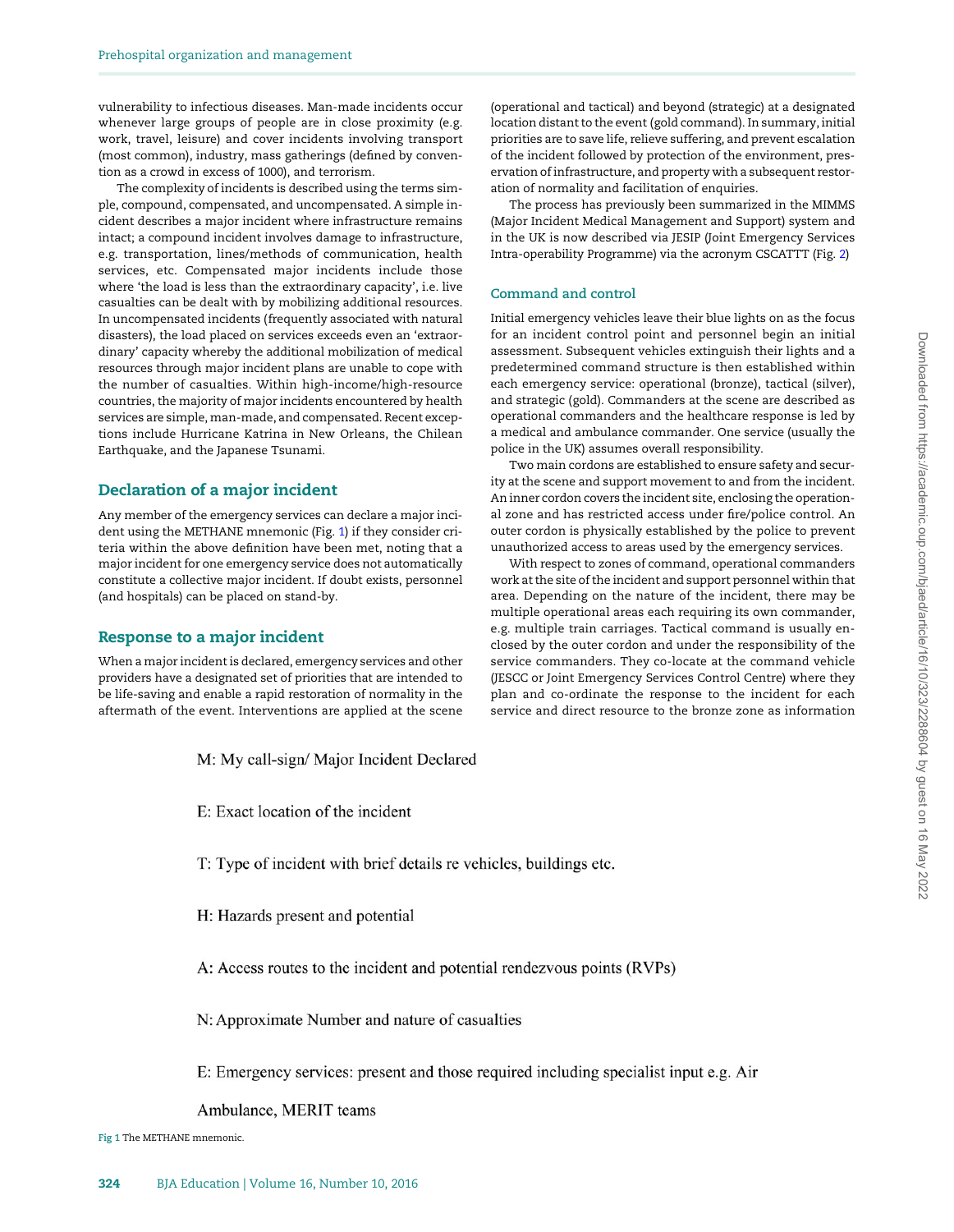<span id="page-2-0"></span>(e.g. number of casualties) is brought to them. Strategic command exists distant to the scene and supports tactical commanders. It also liaises with other organizations whose resources may be required, e.g. local NHS Trusts, Public Health, and Local and National Government.

Within the outer cordon and in addition to the JESCC, commanders must establish a casualty clearing station (CCS), suitable access and exit points from the site for ambulances, and a safe route of evacuation for non-injured survivors. Designated non-command personnel are required to log communications received including those made between commanders and those containing information relayed from the scene of the incident.

#### Safety: self, scene, survivors

Safety at the scene has individual and collective aspects. Each rescuer is required to have appropriate personal protective equipment in order to enable access to the incident site. Collectively (applying principles of distributive justice), the scene should also be secured and made safe in order to prevent rescuers becoming casualties. This principle was outlined during the London 7/7 inquest where rescue personnel had to ensure that there were no secondary devices.<sup>[3](#page-4-0)</sup> The command and control overlay continues and at this juncture is the responsibility of fire and rescue services, although if the incident is a major crime or security alert, the police may assume command.

# Communication

Poor communications are repeatedly identified as problematic. They include lack of information, failure to confirm information, and lack of coordination of information and resources between individuals and emergency services. With respect to devices, radios (with specified, secure talk-groups with recording) are the mainstay of communication within and across services. Telephone networks can rapidly become overloaded (in the 7/7 bombings: 42 000 calls inside 1 h) necessitating more basic methods of communication, for example, runners with written

# C: Command and Control

S: Safety of self (rescuers), the scene and survivors

C: Communications

A: Assessment of the scene

T: Triage

T: Treatment

#### T: Transport

Fig 2 Management process for a major incident (MIMMS and JESIP). Fig 3 Triage sieve algorithm (National Ambulance Resilience Unit).

instructions, loud-hailers, hand signals. $4$  For public information, radio and television networks can be utilized.

# Medical support (triage, treatment, and transport)

### Primary triage or triage sieve

The aim is to deliver the 'right patient to the right place at the right time' which, in the first instance (Fig. 3), is a very basic process based again on distributive justice. It is a continuous process repeated at multiple stages to varying levels of complexity between primary triage and arrival at hospital. Primary triage is usually performed by trained ambulance crew and has four levels of priority: P1–3 reflect reducing severity of injury (immediate, urgent, delayed), the fourth category (P4) is dead. Labels are colour-coded: red, yellow, and green for P1–3, respectively, and black or white for P4.

The process is basic with limited immediately life-saving interventions based on C-ABC approach, i.e. the triage teams will attempt to stop catastrophic haemorrhage (tourniquets, dressings, etc.) and maintain airways with basic adjuncts, an addition highlighted after 7/7. Its purpose is to move the uninjured and minor injuries to a place of safety for further assessment, while the more severely injured can be triaged and evacuated for treatment at the CCS. Personnel are provided with guidance in the form of body-length tape for paediatric cases and have colour-coded cards to record the number and type of casualty for subsequent relay to bronze commanders.

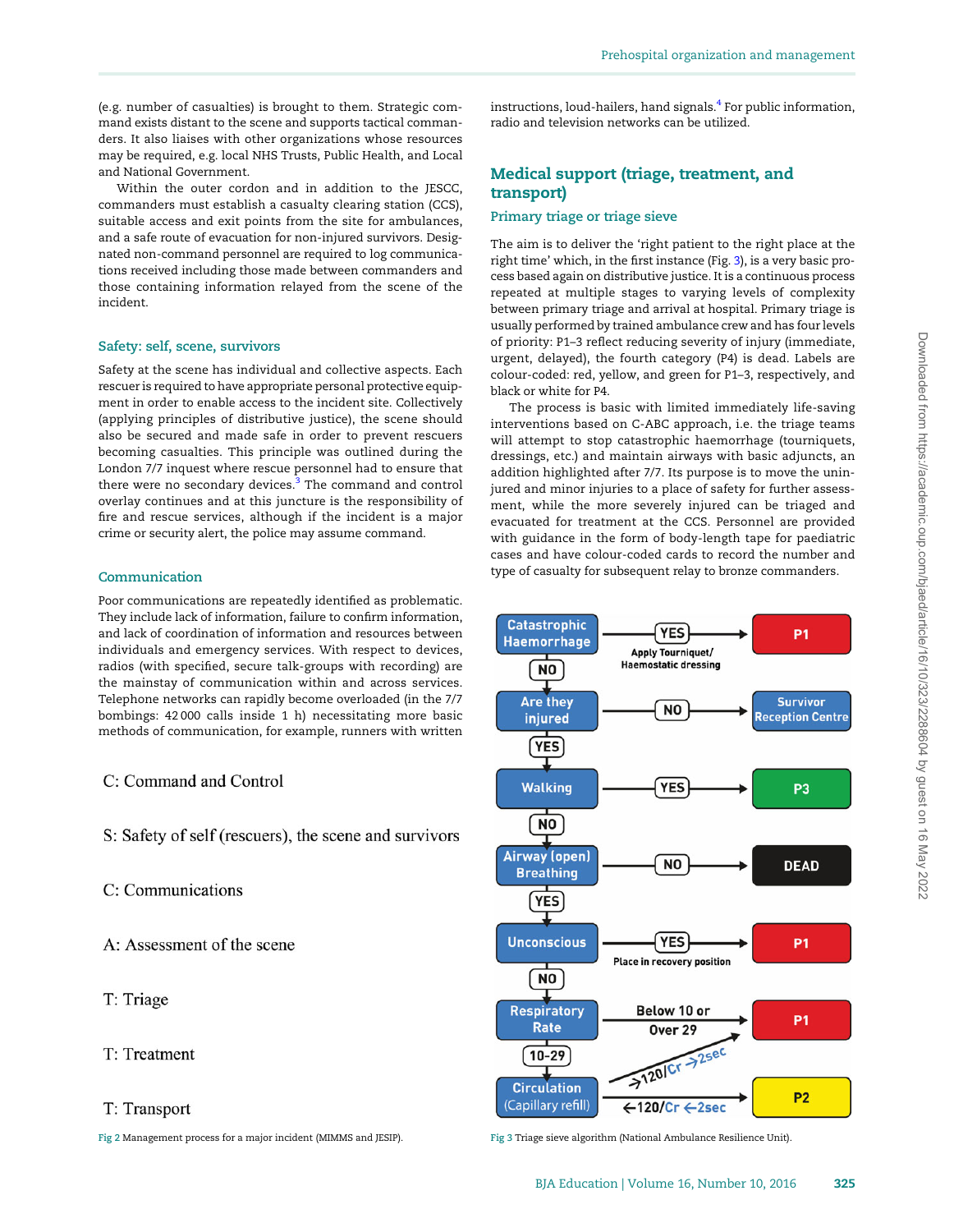#### Secondary triage or triage sort

At the CCS, further triage occurs via the Triage Revised Trauma Score (TRTS) which grades severity via respiratory rate, systolic arterial pressure, and Glasgow coma scale (GCS) and assigns a maximum score of 12. Similar priorities (P1–4) and colour coding are applied, with P1 having a score of 1–10, P2 a score of 11, and P3 of 12 (Figs 4 and [5\)](#page-4-0). Dead patients score 0. This once again allows rapid assessment and prioritization but should be supplemented with as much anatomical information as possible.

#### Over-triage

Over-triage occurs when casualties' conditions are unintentionally overestimated, i.e. non-critically ill casualties are assigned P1 or P2 categories and treatments are prioritized over casualties with more urgent needs. Typically, trauma centres will allow a triage rate (number of P1 and P2 casualties) of up to 50% under 'normal circumstances' to allow the capture of all patients with severe injury, that is, prevent undertriage.<sup>[5](#page-4-0)</sup> However, in a mass casualty disaster, the allowable over-triage rate remains controversial as there is an association with increased mortality rates through a potential to overwhelm hospital resources diverting at-tention from actual critically injured patients.<sup>[6](#page-4-0)</sup> Prevention can occur via trained personnel performing triage sieve in the first instance and by the subsequent use of physiological and anatomical data, e.g. the injury severity score. $7-9$  $7-9$  $7-9$ 

#### Treatment and transport

The organization and provision of equipment for the treatment of casualties is the responsibility of the ambulance service supported by prehospital medical staff. Some treatments may occur within the inner cordon (usually first aid: bystanders and emergency services). There may also be the facility to provide advanced treatment (such as surgery) within the CCS. Practically,

| A: Eye opening:                                          |                | <b>B: Verbal</b><br>response: |                                                |                | C: Motor response:                          |                |
|----------------------------------------------------------|----------------|-------------------------------|------------------------------------------------|----------------|---------------------------------------------|----------------|
| Spontaneous                                              | $\overline{4}$ |                               | Orientated                                     | 5              | <b>Follows command</b>                      | 6              |
| <b>To Voice</b>                                          | 3              |                               | Confused                                       | 4              | <b>Localise Pain</b>                        | 5              |
| <b>To Pain</b>                                           | $\overline{2}$ |                               | Inappropriate                                  | 3              | Withdrawal to pain                          | $\overline{a}$ |
| <b>None</b>                                              | $\mathbf{1}$   |                               | Incomprehensible                               | $\overline{2}$ | Flexion to pain                             | 3              |
|                                                          |                |                               | No Response                                    | $\mathbf{1}$   | <b>Extension to pain</b>                    | $\overline{2}$ |
|                                                          |                |                               |                                                |                | No Response                                 | $\mathbf{1}$   |
|                                                          |                |                               | Glasgow Coma Score (GCS) = $A + B + C$         |                |                                             |                |
|                                                          |                |                               |                                                |                |                                             |                |
|                                                          |                |                               | <b>STEP 2: Calculate the TRIAGE SORT SCORE</b> |                |                                             |                |
| <b>X: Convert</b><br><b>Glasgow Coma</b><br><b>Scale</b> |                |                               | <b>Y: Respiratory</b><br>Rate                  |                | <b>Z: Systolic Blood</b><br><b>Pressure</b> |                |
| $13 - 15$                                                | 4              |                               | $10 - 29$                                      | 4              | $\geq 90$                                   | 4              |
| $9 - 12$                                                 | 3              |                               | > 29                                           | 3              | $76 - 89$                                   | 3              |
| $6 - 8$                                                  | $\overline{2}$ |                               | $6 - 9$                                        | $\overline{2}$ | $50 - 75$                                   | 2              |
| $4 - 5$                                                  | 1              |                               | $1 - 5$                                        | $\mathbf{1}$   | $1 - 49$                                    | 1              |
| 3                                                        | $\mathbf{0}$   |                               | $\overline{0}$                                 | $\Omega$       | $\mathbf{0}$                                | $\mathbf{0}$   |
|                                                          |                |                               | Triage Sort Score = $X + Y + Z$                |                |                                             |                |
|                                                          |                |                               | <b>STEP 3: Assign a triage PRIORITY</b>        |                |                                             |                |
|                                                          |                |                               | $=$                                            |                | <b>Priority 3</b>                           |                |
| 12                                                       |                |                               |                                                |                |                                             |                |
| 11                                                       |                |                               | $=$                                            |                | <b>Priority 2</b>                           |                |
| $\leq 10$                                                |                |                               | $=$                                            |                | <b>Priority 1</b>                           |                |
| 0                                                        |                |                               | =                                              |                | <b>Dead</b>                                 |                |

Fig 4 Triage sort and the TRTS (National Ambulance Resilience Unit).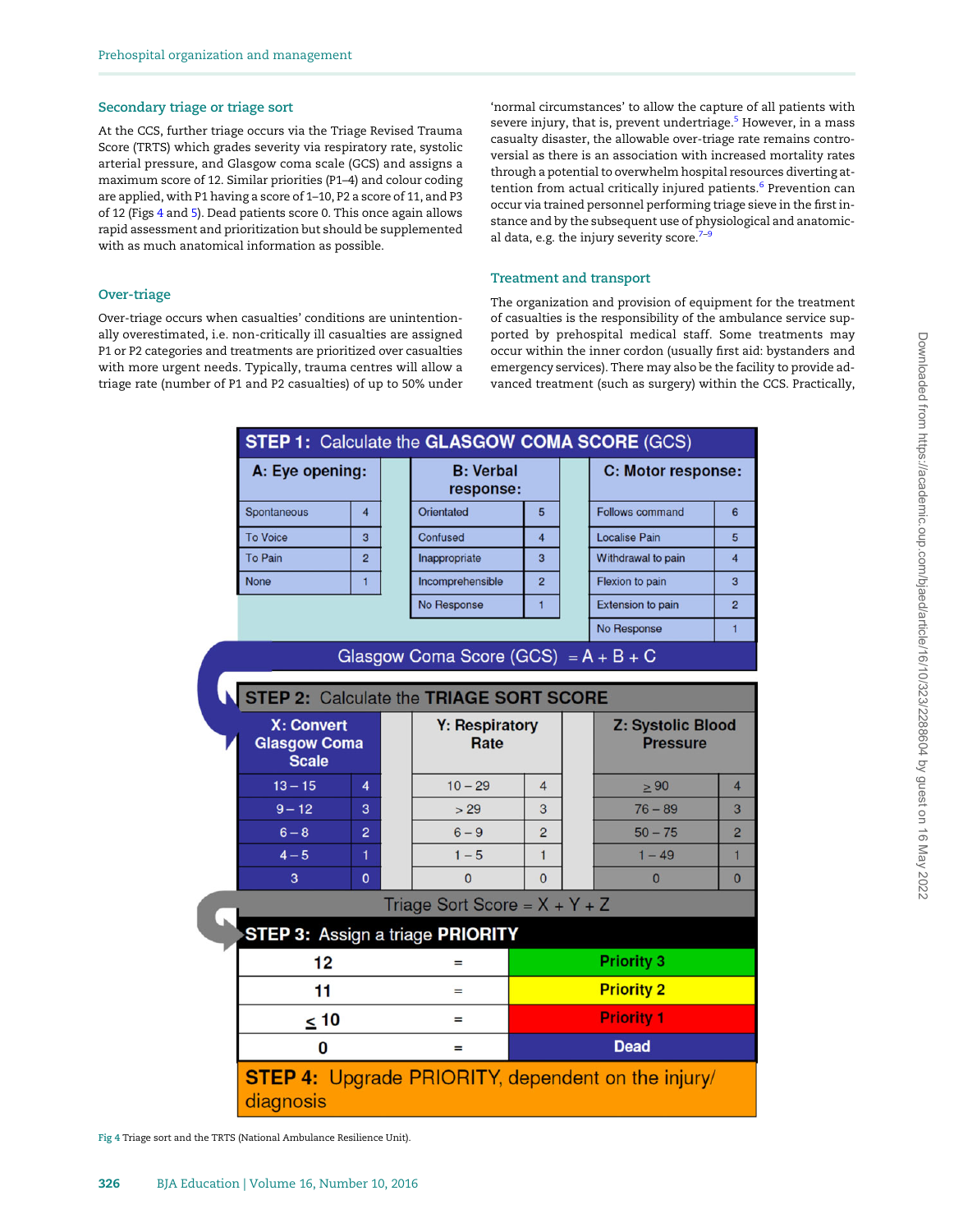<span id="page-4-0"></span>

Fig 5 Basic layout of the rescue scene. CCS, casualty clearing station; ALP, ambulance loading point. Text adapted from Advanced Life Support Group.<sup>11</sup>

many treatments can be provided in the prehospital setting, but care is directed towards the management of airway, breathing, and circulatory problems due to time constraints and potential numbers requiring definitive treatment. The main aim of any treatment provided is to ensure patients are stable for safe transfer to an appropriate hospital facility.

With respect to transport, three key principles are required: priority (triage sort), amount of stabilization treatment priorities before transfer, and patients' destinations. In most circumstances, the priority of evacuation will match the triage priority; however, capacity, availability, and suitability of transport has to be considered when determining the order of evacuation, e.g. air evacuation for severely injured casualties. Failure to use such a process can result in multiple un-triaged patients arriving at and overwhelming hospitals' emergency departments. Such an event occurred during the Ramstein Airshow in 1988 where no form of triage was formally instituted after an airplane crashed into the spectator enclosure resulting in ambulances instantly evacuating people to hospital.<sup>[10](#page-5-0)</sup> Similarly, during the aftermath of the 7/7 bombs, the commandeering of buses for transporting P3 casualties to hospital had the potential to overwhelm emergency departments. The input of experienced health service commanders is therefore vital at this juncture and only through working closely within the JESCC can they ensure that transport vehicles are deployed and despatched to and from the scene appropriately. Working closely with police and fire and rescue ensures safe access and egress into and from the outer cordon via an access point, ambulance parking point, ambulance loading point, and exit site. Constant logging of casualty numbers and conveying the information to local hospitals via gold command can enhance the delivery of care.

#### Transportation of the dead

The scene of a major incident is also a potential crime scene and therefore, the dead should not be moved without appropriate documentation and police authorization. This is with the exception of either aiding rescue of the living or preventing destruction from fire or chemicals. While the evacuation of live casualties takes priority, the command and control structure has to factor in the requirement for a temporary mortuary, respect for the dead, and their eventual transport and identification.

# Summary

Major incidents are rare but have potentially devastating shortand long-term consequences on health and infrastructure. Understanding of their nature and the management systems used in the initial prehospital setting can enable hospital staff to comprehend the problems faced by emergency services and develop their own plans to deal with casualties.

# Declaration of interest

In 2015 Dr Cosgrove received a grant of £5000 from the Hillsborough Family Support Group to develop guidance pertaining to the provision of Events Medicine Services. This includes major incident contingency planning.

### **MCOs**

The associated MCQs (to support CME/CPD activity) can be accessed at https://access.oxfordjournals.org by subscribers to BJA Education.

# Podcasts

This article has an associated podcast which can be accessed at [http://www.oxfordjournals.org/podcasts/bjaed\\_Prehospital](http://www.oxfordjournals.org/podcasts/bjaed_Prehospital and Hospital Major Incident Management_Dr Cosgrove_BJAEducation_Oct2016.mp3) [and Hospital Major Incident Management\\_Dr Cosgrove\\_](http://www.oxfordjournals.org/podcasts/bjaed_Prehospital and Hospital Major Incident Management_Dr Cosgrove_BJAEducation_Oct2016.mp3) [BJAEducation\\_Oct2016.mp3](http://www.oxfordjournals.org/podcasts/bjaed_Prehospital and Hospital Major Incident Management_Dr Cosgrove_BJAEducation_Oct2016.mp3)

### References

1. Carley S, Mackway-Jones K, Donnan S. Major incidents in Britain over the past 28 years: the case for the centralised reporting of major incidents. J Epidemiol Community Health 1998; 52: 392–8